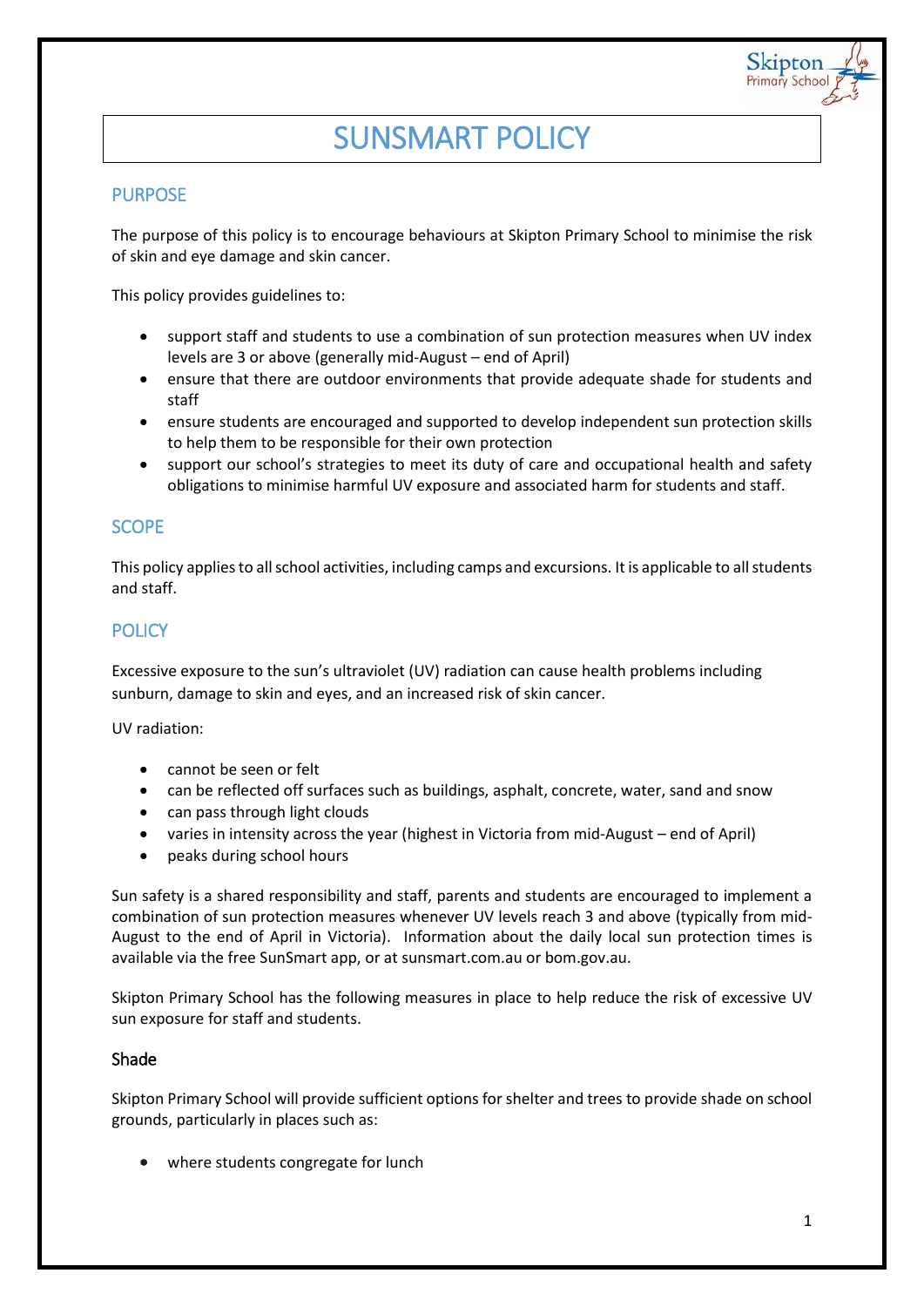- popular play areas (such as playgrounds and sandpits)
- outdoor learning areas

When building works or grounds maintenance is conducted at Skipton Primary School that may impact on the level of shading available to staff and students, a review of the shaded areas available will be conducted and further shading installed as appropriate.

## Sun protective uniform/clothing

Skipton Primary School recommends that from mid-August to end of April, and whenever UV levels reach 3 and above, students come to school wearing sun-protective clothing in conjunction with the Uniform Policy.

Skipton Primary School's school uniform and dress code includes sun-protective clothing, including:

- loose, cool, closely-woven fabric
- shirts with a collar and/or high necklines
- tops with elbow length or long sleeves
- longer style shorts and skirts
- rash vests or t-shirts for outdoor swimming activities.

Staff and students wear hat styles that protect the face, neck and ears when outdoors, for example broad-brimmed, legionnaire or bucket.

Students are required to wear a school hat or another hat style that protects the face, neck and ears when outdoors, for example broad-brimmed, legionnaire or bucket. Students who are not wearing appropriate protective clothing or a hat may be asked to play in the shade or in a suitable area protected from the sun.

#### Sunscreen

Skipton Primary School encourages all staff and students to apply SPF30 (or higher) broad-spectrum, water-resistant sunscreen daily whenever UV levels reach 3 and above. Sunscreen should be applied at least 20 minutes before going outdoors, and reapplied every two hours according to [manufacturer's](https://www.tga.gov.au/book/4-labelling-and-advertising)  [instructions.](https://www.tga.gov.au/book/4-labelling-and-advertising)

At Skipton Primary School students are welcome to attend the front office or the staff room to access sunscreen. Staff and students who may suffer from allergic reactions from certain types of sunscreen must contact the Business Manager to implement a management plan to reduce the risk of an allergic reaction at school.

Staff and families should role model SunSmart behaviour and are encouraged to apply SPF 30 (or higher) broad-spectrum, water-resistant sunscreen when outside.

## Curriculum

Students at our school are encouraged to make healthy choices, and are supported to understand the benefits and risks of sun exposure. Skipton Primary School will address sun and UV safety education as part of the regular curriculum program.

Skiptor rimary Schoo